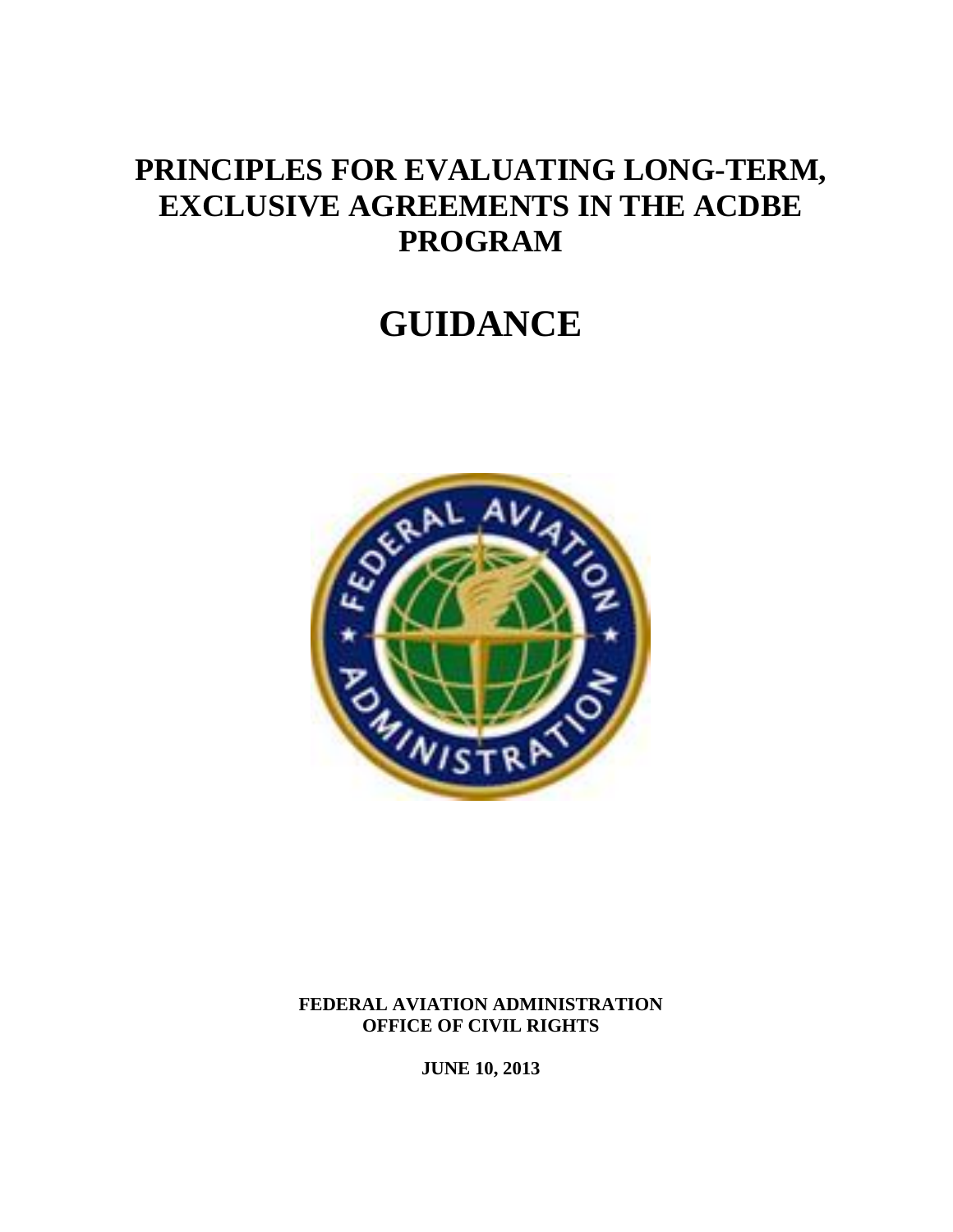### **TABLE OF CONTENTS**

| <b>SECTION 1</b> |                                                                              |  |
|------------------|------------------------------------------------------------------------------|--|
| 1.1              |                                                                              |  |
| 1.2              |                                                                              |  |
| 1.3              |                                                                              |  |
| <b>SECTION 2</b> |                                                                              |  |
| 2.1              |                                                                              |  |
| 2.2              |                                                                              |  |
| <b>SECTION 3</b> | EVALUATING LONG-TERM, EXCLUSIVE AGREEMENTS 10                                |  |
| 3.1              |                                                                              |  |
| 3.2              | Evaluating Whether a Lease is Exclusive: Competitors' Goods and Services11   |  |
| 3.3              | Evaluating Whether a Lease is Long-Term: Short-Term Agreements and Options12 |  |
| 3.4              |                                                                              |  |
| 3.5              |                                                                              |  |
| 3.6              |                                                                              |  |
|                  |                                                                              |  |
|                  |                                                                              |  |

*The General Counsel of the Department of Transportation has reviewed this document and has approved it as consistent with the language and intent of 49 C.F.R. Part 23.*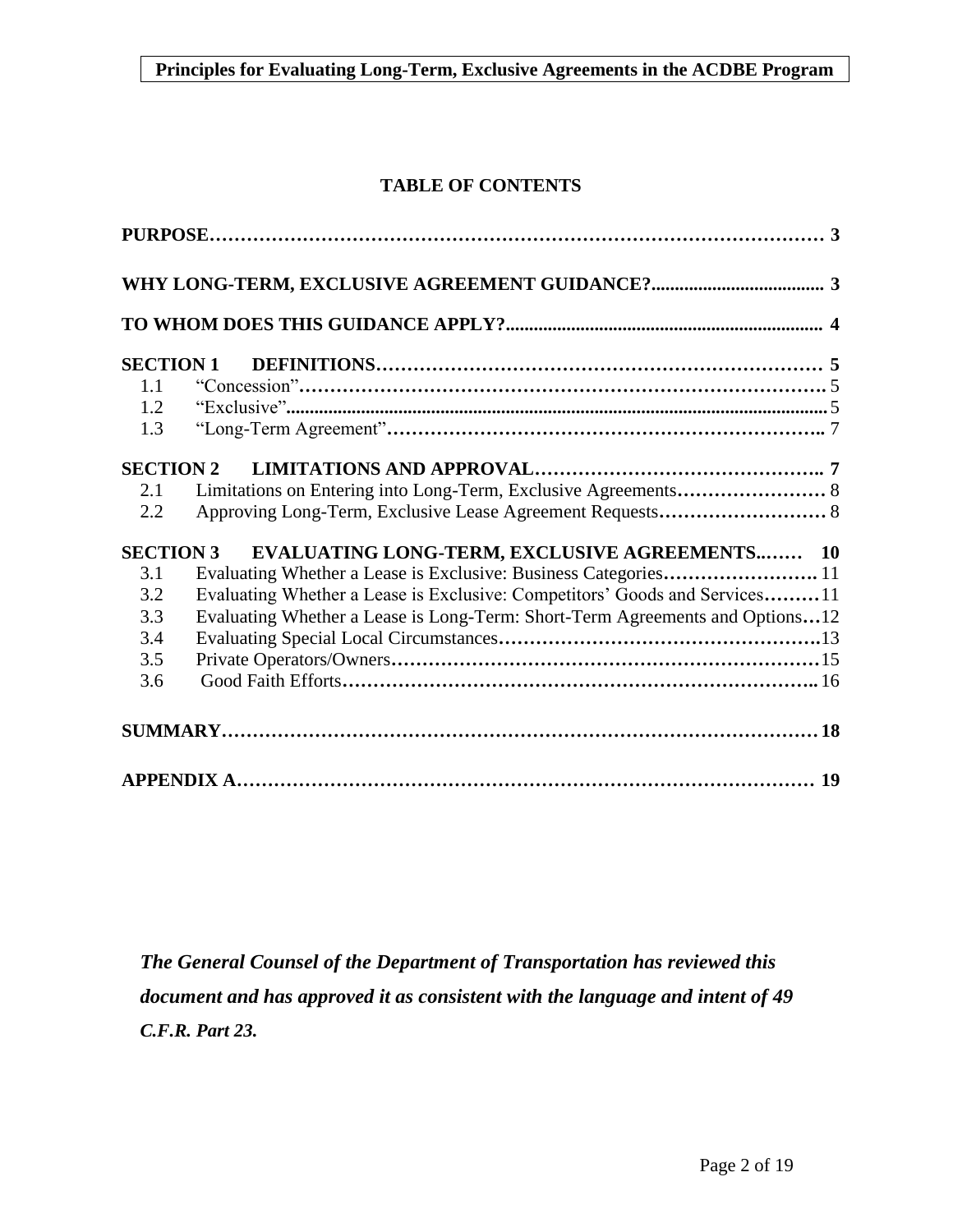### <span id="page-2-0"></span>**PURPOSE**

 $\overline{a}$ 

The Federal Aviation Administration (FAA) is responsible for overseeing and monitoring airport compliance with the Airport Concession Disadvantaged Business Enterprise (ACDBE) program rules set forth at 49 C.F.R.. Part 23. The purpose of this guidance on Long-Term, Exclusive (LTE) agreements for concessions is to provide information and direction to airport sponsors, <sup>1</sup> ACDBE program staff, stakeholders, and all other interested parties on how to determine whether an agreement is considered a LTE agreement subject to the prohibition against such agreements in the ACDBE program rules. The guidance is designed to assist sponsors in structuring their leasing activities, consistent with the requirements of 49 C.F.R. Part 23, so that ACDBEs have an opportunity to participate in airport concessions; it is not intended to obstruct airport concession business operations.

This guidance supersedes all previous guidance on LTE agreements and addresses circumstances not previously covered.

### <span id="page-2-1"></span>**WHY LONG-TERM, EXCLUSIVE AGREEMENT GUIDANCE?**

Title 49 C.F.R. § 23.75 prohibits sponsors (e.g., airports) from entering into LTE agreements for the operation of concessions except under very limited conditions and subject to FAA review and approval. The reason for this general prohibition is to limit the situation where an entire category of business activity is not subject to competition for an extended period of time through the use of a LTE agreement. **The FAA must approve all LTE agreements before award**. Permitting agreements of this kind is inconsistent with creating a level playing field in which ACDBEs are afforded an opportunity to fairly

 $<sup>1</sup>$  The FAA refers to recipients of AIP grants as "sponsors". In general, a sponsor may be a public agency, a private</sup> owner, or a State entity that is associated with a public-use airport. Sponsors must be legally, financially, and otherwise able to carry out the assurances and obligations contained in the project application and grant agreement.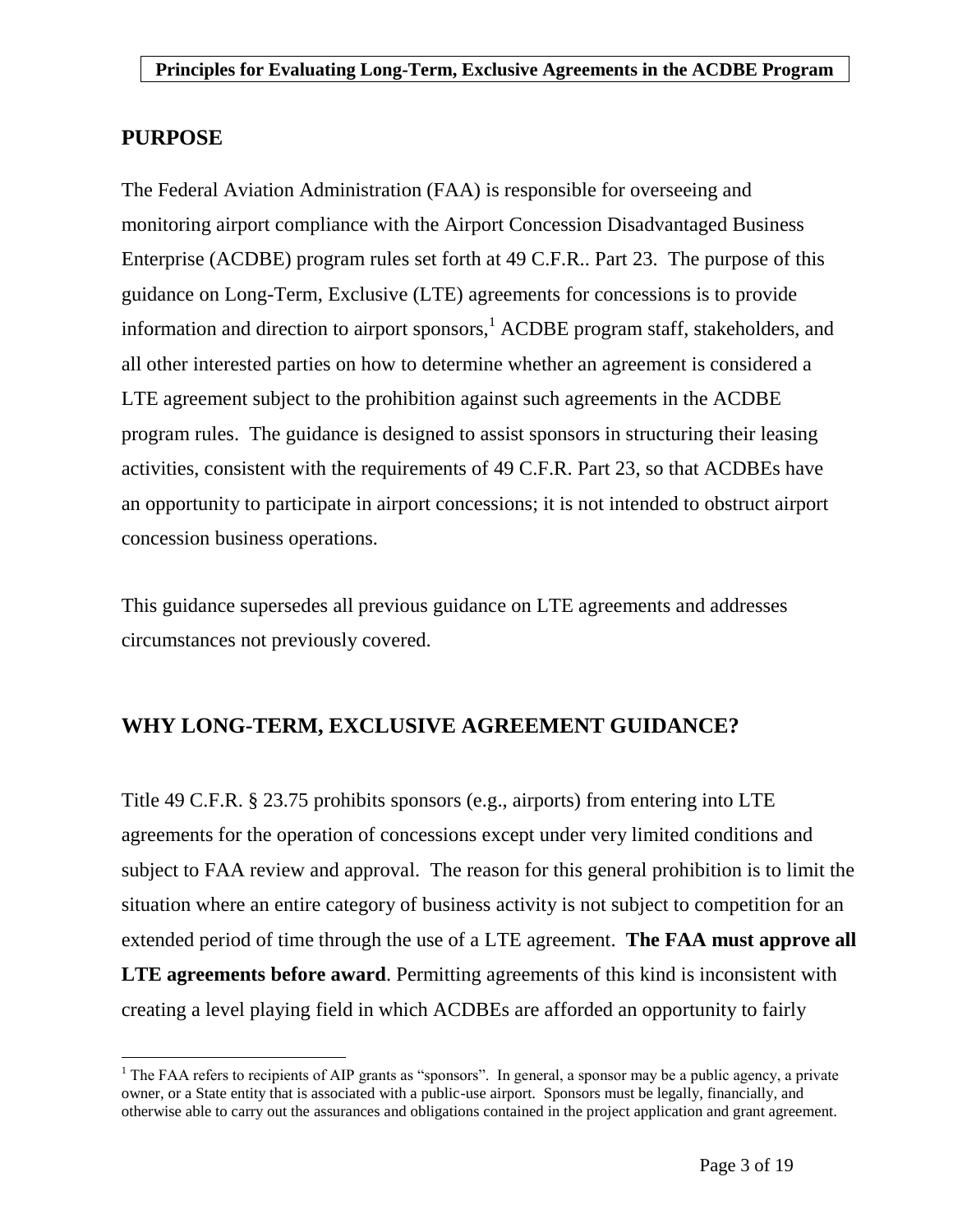compete for federally-funded contracts. LTE agreements create barriers to opportunities and impact the ability of sponsors to make good faith efforts to meet ACDBE goals based on the relative availability of ACDBEs in the local contracting market.

The FAA is aware that there may be existing LTE agreements that have not been approved by FAA. These agreements raise serious compliance concerns and should be immediately submitted to FAA for review. Through this guidance, we seek to clarify existing requirements and address questions raised regarding existing and future LTE agreements to ensure compliance and avoid potential problems. This guidance does not create new legal mandates, but merely clarifies the U.S. Department of Transportation's (DOT's) statutory and regulatory authorities. It is solely intended to provide guidance to interested parties and the public on the application of the provisions governing LTE agreements in the ACDBE program as stated in 49 C.F.R. § 23.75.

### <span id="page-3-0"></span>**TO WHOM DOES THIS GUIDANCE APPLY?**

 $\overline{a}$ 

This guidance applies to sponsors that enter into LTE agreements, as defined in 49 C.F.R. § 23.75 and described herein. Section 23.75 places significant interest in ensuring ACDBE participation in any LTE concessions agreement and that is the focus of this guidance.<sup>2</sup> All sponsors should review this guidance to determine whether any leases and/or contracts with prime concessionaires are LTE agreements that require FAA approval.

<sup>&</sup>lt;sup>2</sup> The *Western States Paving Company* vs. *Washington State Department of Transportation, 407* F.3<sup>rd</sup>.983 (9<sup>th</sup> Cir. 2005), decision is not applicable to the ACDBE programs under 49 C.F.R. part 23. See DOT guidance on *Western States Paving* posted a[t http://osdbu.dot.gov/DBEProgram/dbeqna.cfm.](http://osdbu.dot.gov/DBEProgram/dbeqna.cfm) Thus, this guidance applies to airports located in states within the Ninth Circuit that are subject to ACDBE program requirements, including airports that may be implementing a race and gender-neutral program.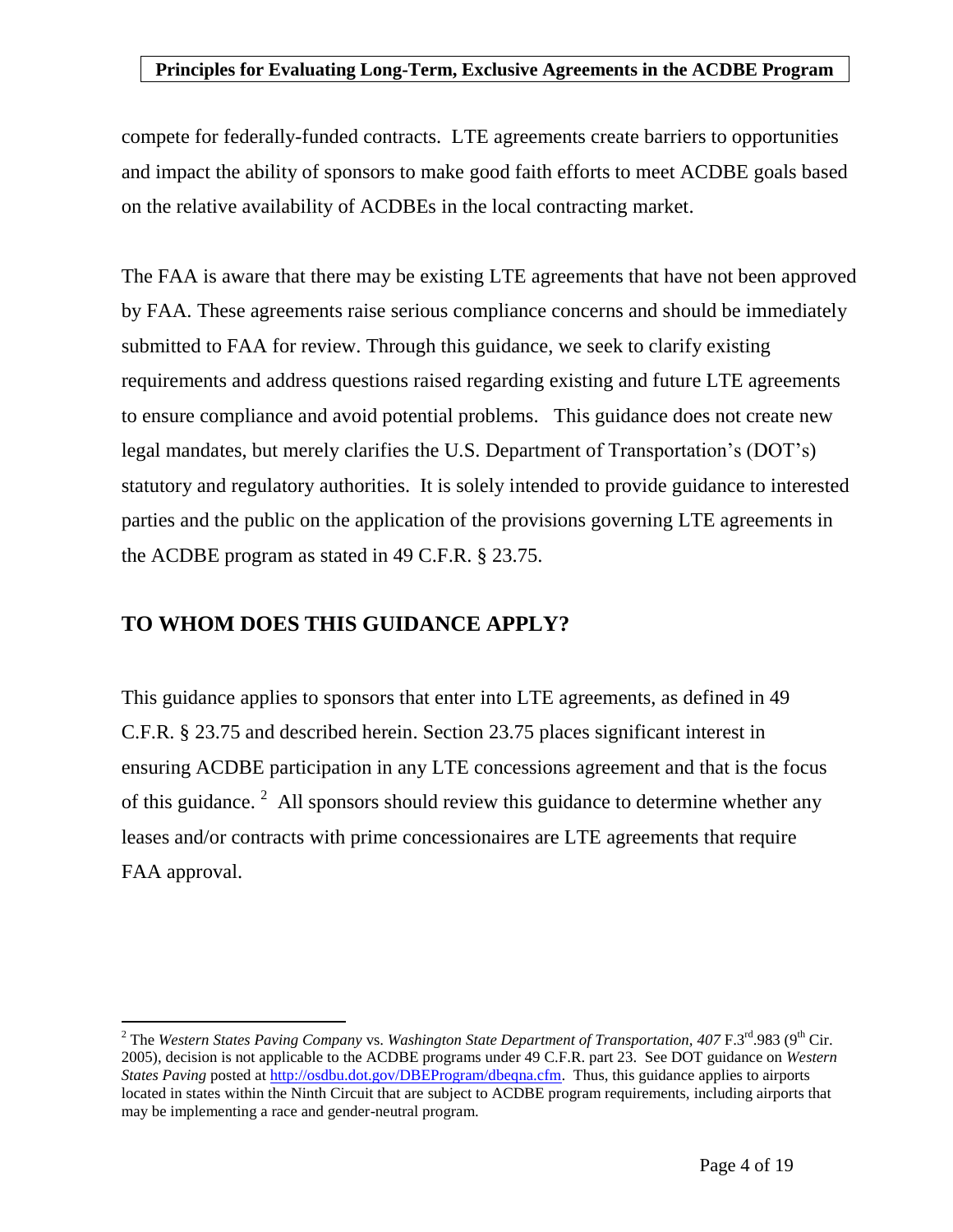### <span id="page-4-0"></span>**SECTION 1 DEFINITIONS**

In this section, the terms "concession," "exclusive," and "long-term agreement" are defined in reference to sponsor agreements in the airport concession environment.

### <span id="page-4-1"></span>**1.1 "Concession"**

The definition of a "concession" is found at 49 C.F.R. § 23.3. It provides, in part, as follows:

"Concession means one or more of the types of for-profit businesses listed in paragraph (1) or (2) of this definition: (1) A business, located on an airport subject to this part, that is engaged in the sale of consumer goods or services to the public under an agreement with the recipient, another concessionaire, or the owner or lessee of a terminal, if other than the recipient. (2) A business conducting one or more of the following covered activities, even if it does not maintain an office, store, or other business location on an airport subject to this part, as long as the activities take place on the airport: management contracts and subcontracts, a web-based or other electronic business in a terminal or which passengers can access at the terminal, an advertising business that provides advertising displays or messages to the public on the airport, or a business that provides goods and services to concessionaires…."

Thus, any business located on an airport that is engaged in the sale of consumer goods or services to the general public via an agreement with the sponsor, another concessionaire, or owner/lessee (if not the sponsor) is considered an airport concession.

### <span id="page-4-2"></span>**1.2 "Exclusive"**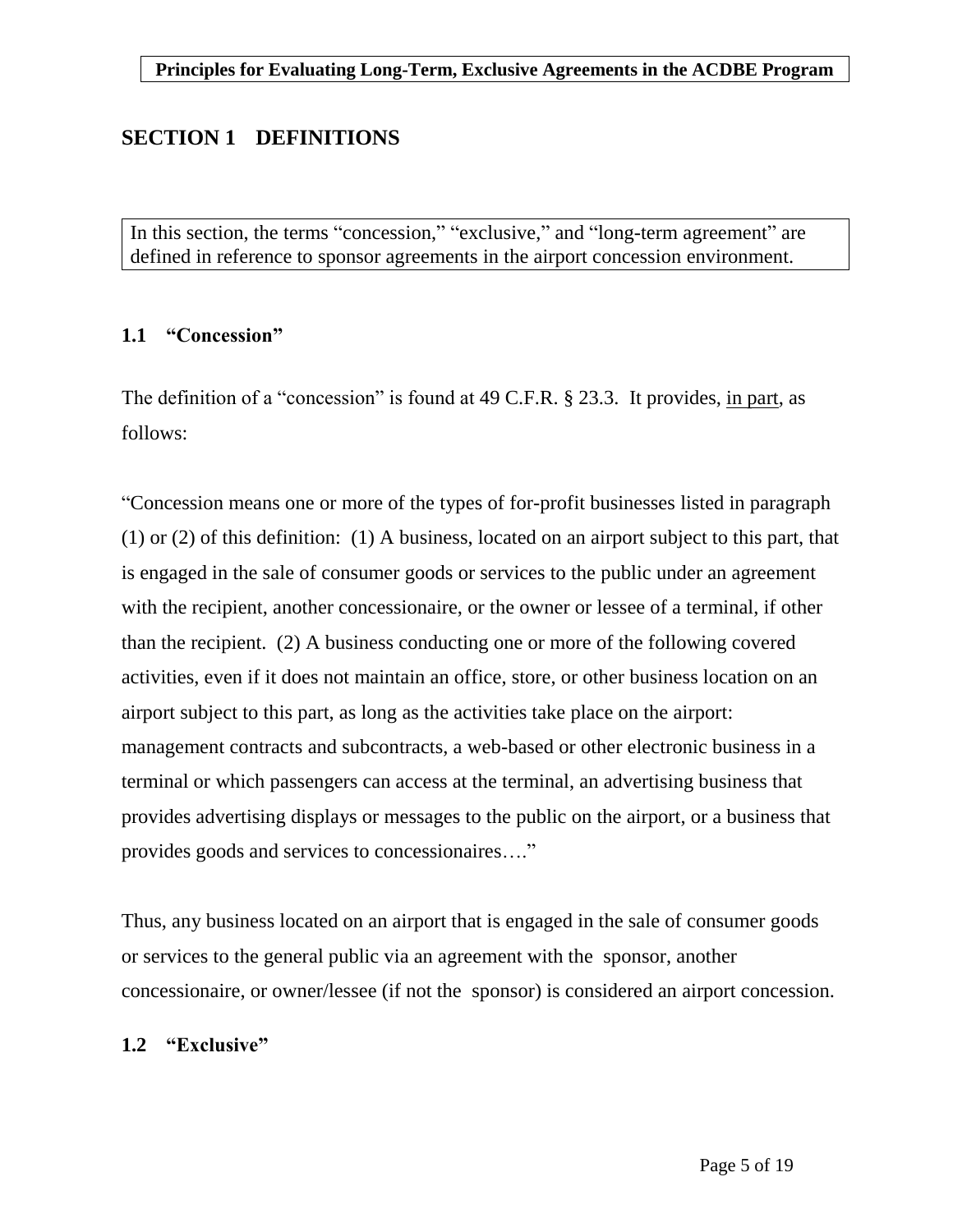For purposes of this guidance and in accord with 49 C.F.R. § 23.75, the term "exclusive" is defined as a type of business activity that is conducted solely by a single business entity on the entire airport. In the context of this guidance, the concept of "exclusive" includes the absence of any ACDBE participation. This is consistent with previous DOT guidance on LTE agreements.<sup>3</sup> An airport's use of the word "exclusive" in describing the rights of a concessionaire is not controlling as to whether the enterprise has a LTE agreement under the ACDBE program rule.

**The list below provides examples of categories of business activity and is not exhaustive.**

| Web-based or Electronic Business | <b>Management Contracts, Sub Contracts</b> |
|----------------------------------|--------------------------------------------|
| Advertising                      | Lodging                                    |
| Duty Free                        | Retail                                     |
| Car Rental                       | <b>Food Service</b>                        |
| Parking                          | <b>Dining Service</b>                      |
| Transportation                   |                                            |

### *Sample Categories*

A LTE agreement that was not exclusive at the time it was executed but which became the sole agreement of its kind resulting from circumstances beyond the control of the lessee, the sponsor, State, or local authorities may not be determined by FAA to fall within the scope of the prohibition against LTE agreements and consequently may not require modification during the initial lease agreement term. For example, three food and beverage operators are in business at airport A and all have long-term leases. Two operators, with ACDBE participation, go out of business due to an airline tenant leaving

 $\overline{a}$ 

<sup>&</sup>lt;sup>3</sup> As noted in the Section-by-Section Analysis of the 2005 final rule, 49 C.F.R. § 23.75 "continues the longstanding requirement that long-term, exclusive leases are prohibited, except where the airport obtains FAA approval. The section includes a procedure for obtaining such approval, including a list of information FAA needs before it can grant this approval. ACDBE participation is a key part of this information." See 70 FR 14496-01. Similarly, the predecessor to section 23.75 was described as follows: "Only long-term, exclusive leases are affected, and even these are not prohibited as long as arrangements are made for adequate DBE participation throughout the lease." See 57 FR 18400-01.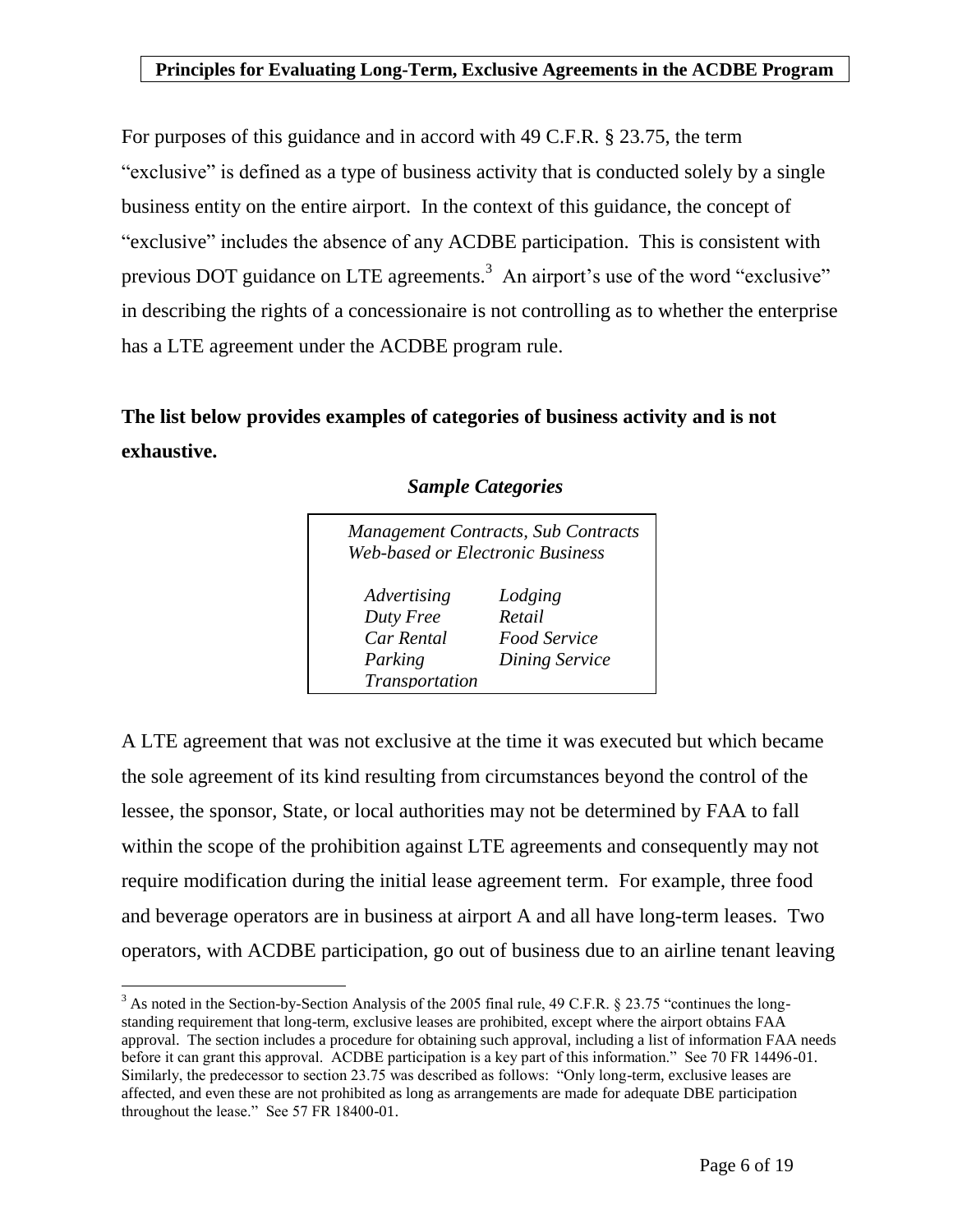the airport. The surviving food and beverage operator has 8 years remaining on the lease and has no ACDBE participation. The airport sponsor is not pursuing another food and beverage operator as the sponsor does not believe there is sufficient business to support two food and beverage concessionaires. The surviving operator has a LTE agreement (as defined by the rule) resulting from circumstances beyond its control but is not considered in violation of the LTE prohibition. However, the airport sponsor should always consider opportunities to add ACDBE participation when circumstances warrant such action.

### <span id="page-6-0"></span>**1.3 "Long-Term Agreement"**

 $\overline{a}$ 

For purposes of this guidance and in reference to § 23.75, a "long-term agreement" is defined as any agreement between a sponsor and a single concessionaire or multiple consecutive concessionaires that has a term of more than five years in duration. "More than five years" includes any combination of base term and options (e.g., options to extend the term of the lease agreement, or to expand the scope of the agreement to a new section or terminal, or to enter into a new contract etc.) if the effect is a lease period of more than five years.

### <span id="page-6-1"></span>**SECTION 2 LIMITATIONS AND APPROVAL**

In this section, the exception to the prohibition on entering into LTE agreements and the required FAA approval process are discussed. The FAA must approve all LTE agreements before award. This section provides the information sponsors are required to provide when requesting approval of a LTE agreement. (A checklist, *Appendix A),* is provided at the end of this guidance). $4$  Though the regulations prohibit LTE agreements (except with FAA approval), there may be special local circumstances warranting a LTE agreement.

<sup>&</sup>lt;sup>4</sup> A checklist is available to assist sponsors in providing the necessary information (business type, lease documents, investment information, gross receipts/ net profit, joint venture structure, etc.) required by FAA when a request for approval of a LTE agreement is made.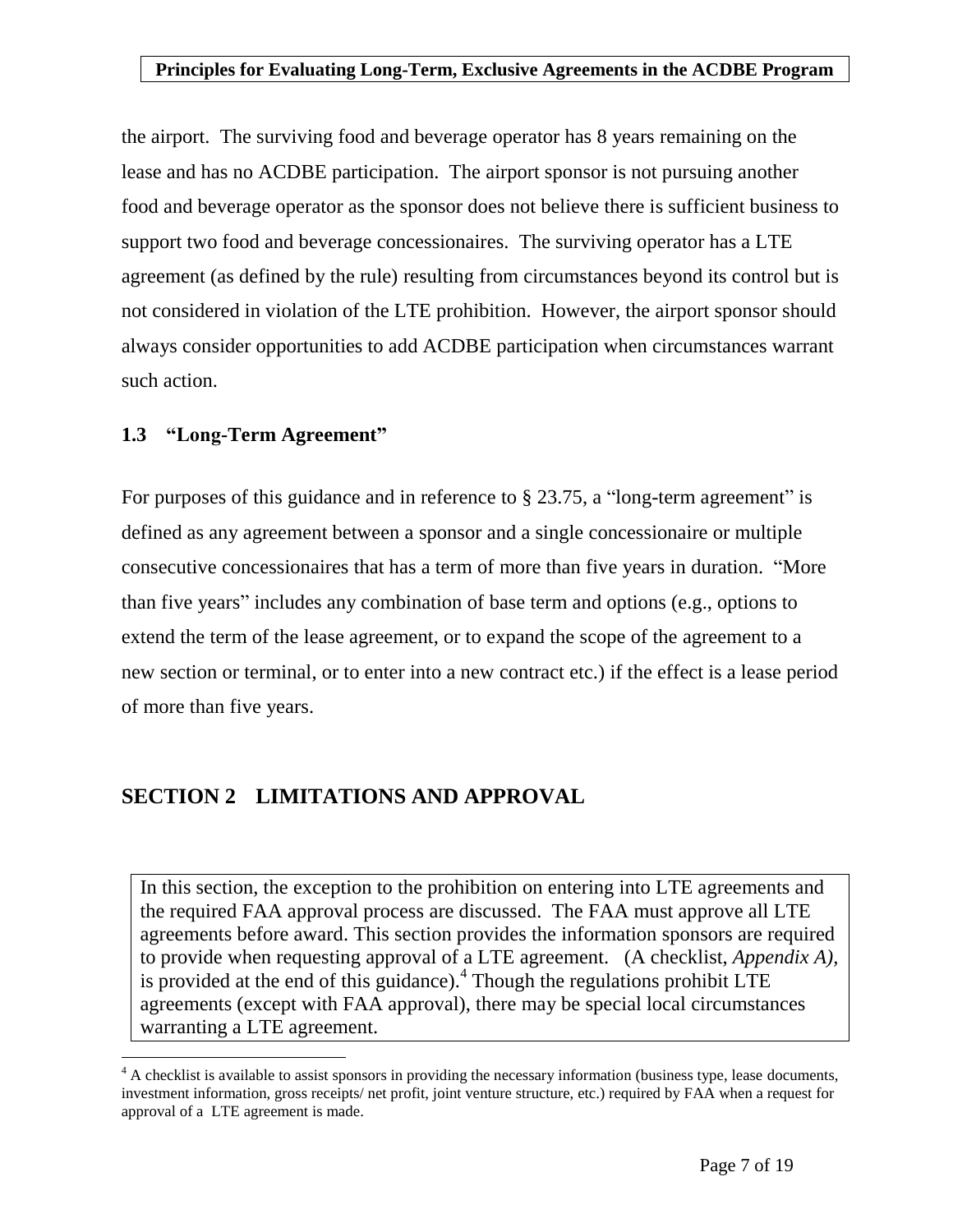### <span id="page-7-0"></span>**2.1 Limitations on Entering into Long-Term, Exclusive Agreements**

*Reference 49 C.F.R. § 23.75*

Section 23.75 prohibits sponsors from entering into LTE agreements for concessions or activities for the provision of goods and services on the airport or to the public on the facility except under very limited conditions.

### <span id="page-7-1"></span>**2.2 Approving Long-Term, Exclusive Lease Agreement Requests**

### *Reference 49 C.F.R. § 23.75(c)*

As outlined in § 23.75, in order to obtain FAA approval of a LTE concession agreement, a sponsor must submit a written request together with the required information and documents to the FAA Regional Office of Civil Rights. Incomplete applications will be returned unprocessed. The responsible FAA Regional Office of Civil Rights will promptly respond to the request.

### *Required Information -*

 $\overline{a}$ 

- 1) A description of the special local circumstances that warrant a LTE agreement.
- 2) A copy of the draft lease, subleases, and other pertinent or related documents.<sup>5</sup> The LTE agreement shall provide that:
	- a) ACDBEs are included to the extent (must be identifiable at time of request) that they reasonably reflect their availability in your market area, in the absence of discrimination, to do the types of work required, will participate as

 $<sup>5</sup>$  FAA staff will make an initial determination based on the information received. A copy of the final lease and</sup> sublease should be provided at least 45 days prior to signing. It should be noted that the FAA reserves the right to review final documents i.e., final lease, subleases, and other pertinent and related documents to ensure that all required information is included. The Checklist at the end of this guidance may be used to ensure that all required information is submitted.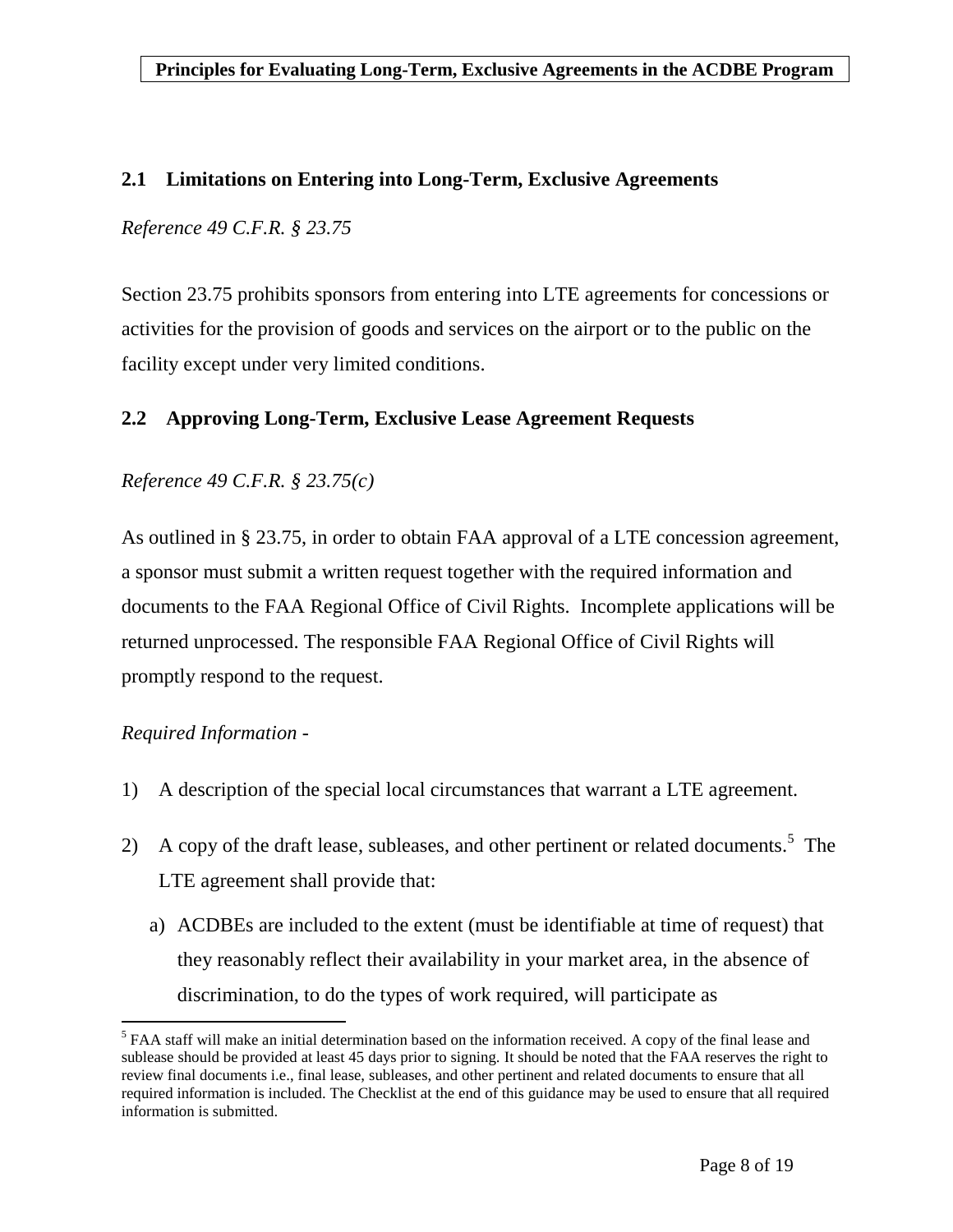concessionaires throughout the term of the agreement, and account for a percentage of the estimated annual gross receipts equivalent to a level set in accordance with § 23.47 through § 23.49 (establishing the base for a sponsor's goal).

- b) You will review the extent of ACDBE participation before the exercise of each renewal option to consider whether an increase or decrease in ACDBE participation is warranted (to reflect ACDBE availability in a sponsor's market area or is consistent with an approved overall goal).
- c) An ACDBE concessionaire that is unable to perform successfully will be replaced by another ACDBE concessionaire, if the remaining term of the agreement makes this feasible. In the event that such action is not feasible, the sponsor will require the prime concessionaire to make good faith efforts during the remaining term of the agreement to encourage ACDBEs to compete for purchases and/or leases of goods and services to be made by the prime concessionaire.
- 3) Assurances that any ACDBE participation will be in an acceptable form, such as a sublease, joint venture, or partnership (or any legal structure that meets federal and state legal requirements which results in bona fide ownership and control by the ACDBE (see  $\S 23.55$ )).<sup>6</sup>
- 4) Documentation that ACDBE participants are properly certified;

 $\overline{a}$ 

5) A description of the type of business or businesses to be operated – (e.g., location, storage and delivery space, "back-of-the-house facilities" such as kitchens, window

<sup>&</sup>lt;sup>6</sup> Though financially beneficial to the ACDBEs, employment arrangements, purchases of financial stocks, and other similar forms of involvement by ACDBEs are not considered adequate participation for counting purposes, due to the absence of control, capital contribution, and management by the ACDBE regarding the operations of the business.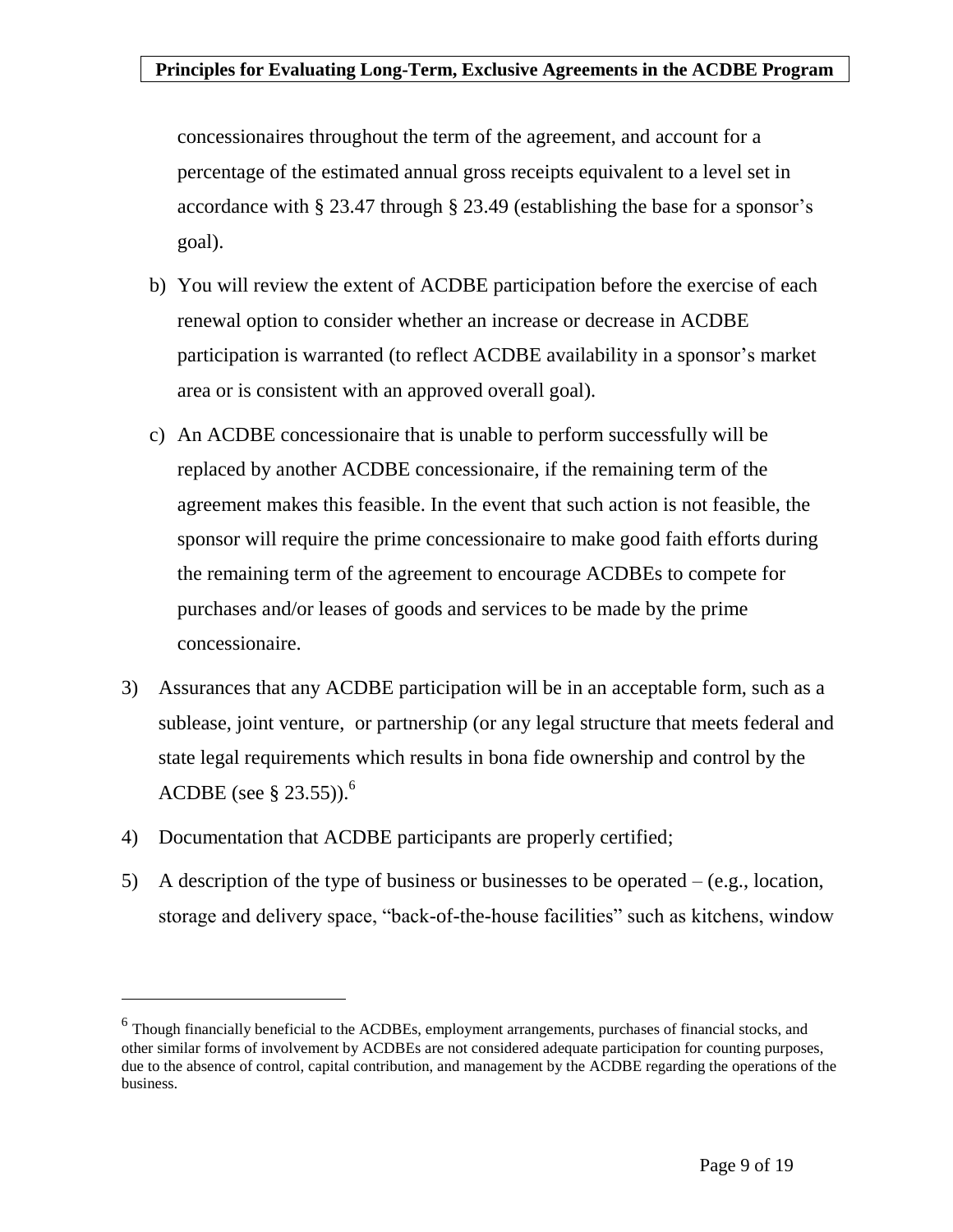display space, advertising space, and other amenities that will increase the ACDBE's chance to succeed).

- 6) Information on the estimated investment required on the part of the ACDBE and any unusual management or financial arrangements between the prime concessionaire and the ACDBE.
- 7) Information on the estimated gross receipts and net profit to be earned by the ACDBE.
- 8) In the case of a joint venture arrangement, identify the structure of the joint venture and the role of the ACDBE. Any joint venture agreement should be consistent with the *ACDBE Joint Venture Guidance*, issued on July 17, 2008 [\(http://www.faa.gov/about/office\\_org/headquarters\\_offices/acr/bus\\_ent\\_program/m](http://www.faa.gov/about/office_org/headquarters_offices/acr/bus_ent_program/media/JVGuideFinal508.pdf) [edia/JVGuideFinal508.pdf\)](http://www.faa.gov/about/office_org/headquarters_offices/acr/bus_ent_program/media/JVGuideFinal508.pdf). All ACDBEs, whether engaged in a joint venture or other arrangement, shall remain an independent business as required by 49 C.F.R. §§ 26.71, 23.31. Other measures of an ACDBE's participation include capital contribution, control, management, risk assumed, and profits received.

### <span id="page-9-0"></span>**SECTION 3 EVALUATING LONG-TERM, EXCLUSIVE AGREEMENTS**

In this section, the guidance addresses various principles for evaluating whether agreements are LTE through examples of different scenarios. Business categories and locations, competitors' goods and services, short-term agreements and options, special local circumstances, obligations of private operators/owners, and good faith efforts in reference to the requirements of the ACDBE Program are covered. After reviewing the examples, sponsors and all interested parties should have a better understanding of what constitutes a LTE agreement and how to review whether the submitted documentation is adequate to meet the requirements of § 23.75.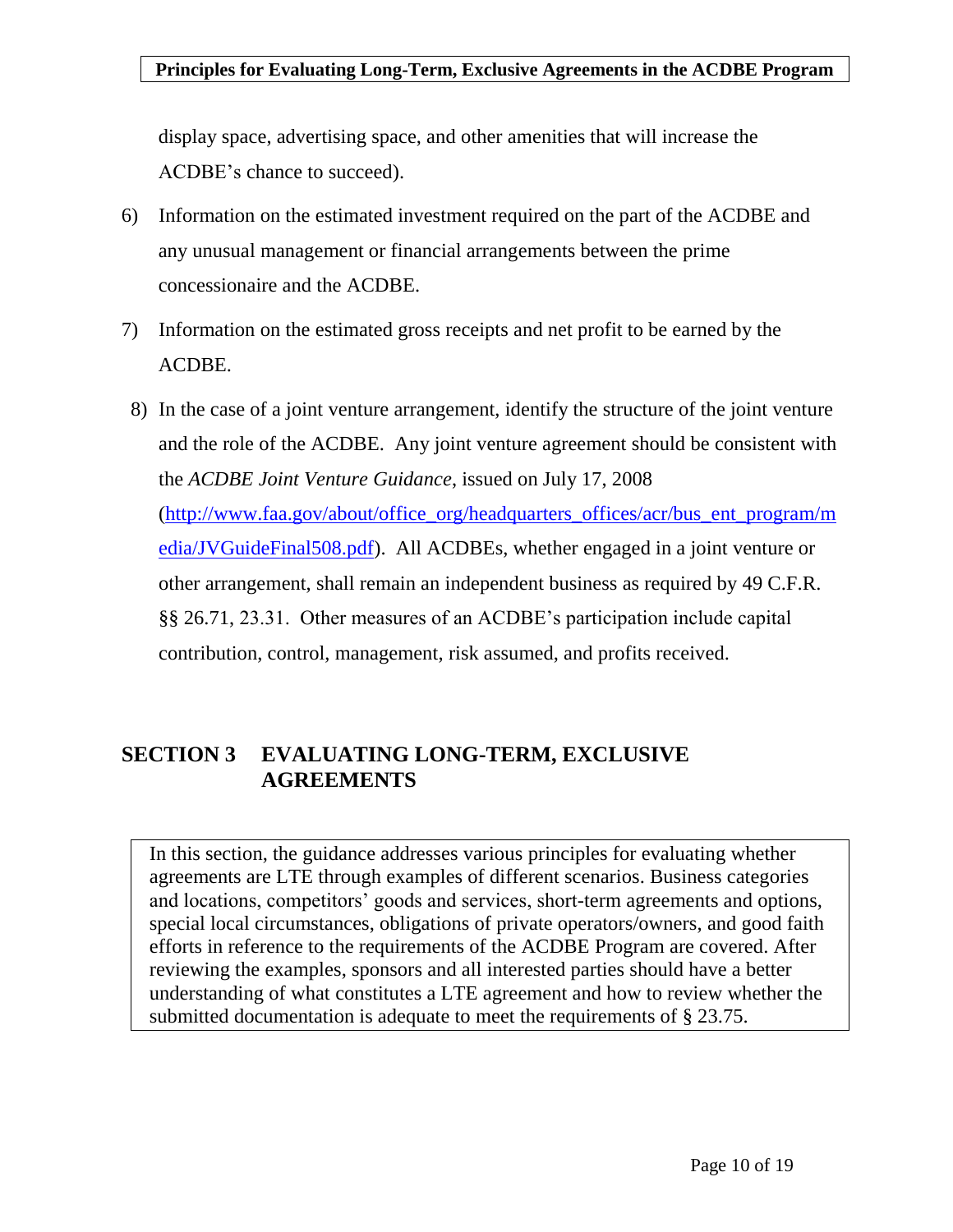### <span id="page-10-0"></span>**3.1 Evaluating Whether a Lease is Exclusive: Business Categories**

Evaluating whether an agreement is "exclusive" requires examining the agreement in reference to the type of business covered (management contract, advertising, web-based or electronic businesses, food and beverage, parking, etc.).

A sponsor's use or non-use of the word "exclusive" in describing the rights of a concessionaire is not controlling as to whether the enterprise has an exclusive lease under the ACDBE regulations or this guidance. The totality of the circumstances will be used to make this determination.

### <span id="page-10-1"></span>**3.2 Evaluating Whether a Lease is Exclusive: Competitors' Goods and Services**

There is no requirement that competitors offer identical goods, services, or benefits, to avoid violating the prohibition against LTE agreements. However, if the difference between the types of goods and services offered by two businesses is so great that they are in fact two different kinds of businesses, this will affect the determination of whether an agreement is exclusive, as described below in the *Examples.*

**Example 1:** *A full-service restaurant, with a lease agreement for seven years, has the sole right to operate a sit-down establishment, while a second business has the sole right to sell hot dogs, pizza, and other carryout items at the airport, also for seven years). Neither has an "exclusive" agreement under the ACDBE regulations, since there are two different food providers and FAA approval would not be required. The determining factor is that both food operators provide meal items.*

**Example 2:** *One concessionaire, with an eight-year lease agreement, operates the only restaurant, only lounge, all vending machines, and all carryout food stands. A second concessionaire is allowed to sell candy, along with newspaper items. Although candy may be termed a "food," it is not the type that is ordinarily part of a meal. The goods*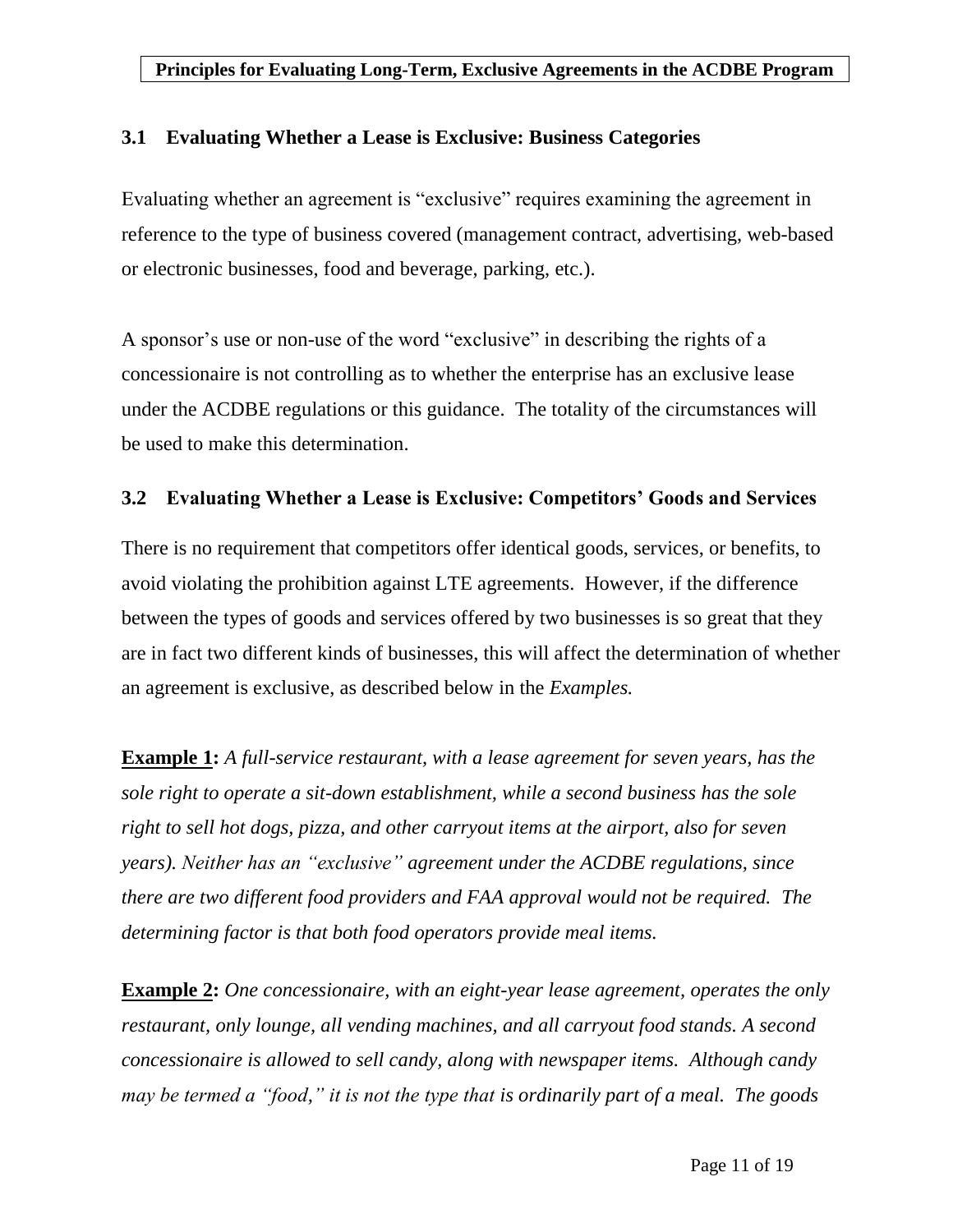*and services that the restaurant offers differ enough from that of the candy/newspaper vendor that the restaurant can be said to have an "exclusive" agreement subject to FAA approval. Note that the candy/newspaper vendor is not considered exclusive unless it is the sole concessionaire allowed to sell candy along with newspaper items.*

**Example 3:** *One concessionaire has the only agreement to operate a restaurant and snack bar at the airport, but the agreement specifically excludes vending machines. A second concessionaire is the sole operator of vending machines, which offer some of the same types of food items (e.g., sandwiches, soft drinks, etc.) as the restaurant/snack bar. The contract term is ten years for both operators. The agreement for the vending machines is considered long-term, exclusive because vending machines represent a different category of concession than restaurants and snack bars. Therefore, both agreements are subject to FAA approval.*

### <span id="page-11-0"></span>**3.3 Evaluating Whether a Lease is Long-Term: Short-Term Agreements and Options**

If the sponsor awards a short-term (five years or less) exclusive agreement, but also provides an option or options to renew exercisable by the sponsor and/or the concessionaire that together exceed five years, then the agreement would generally be considered "long-term." As a LTE agreement, it is subject to the prohibition in § 23.75 if it is exclusive. Airport sponsors should review all exclusive agreements with a base term and option years that combined exceed five years to ensure that they are not de facto LTE agreements and the FAA will examine any such agreements.

**Example 1:** *A candy shop is given the exclusive right to sell candy for two years, but the lease gives full authority to the lessee to exercise two, two-year options to continue operations. The airport has no control over the exercise of that option (assuming the lessee has not violated any parts of the agreement). As a result, the*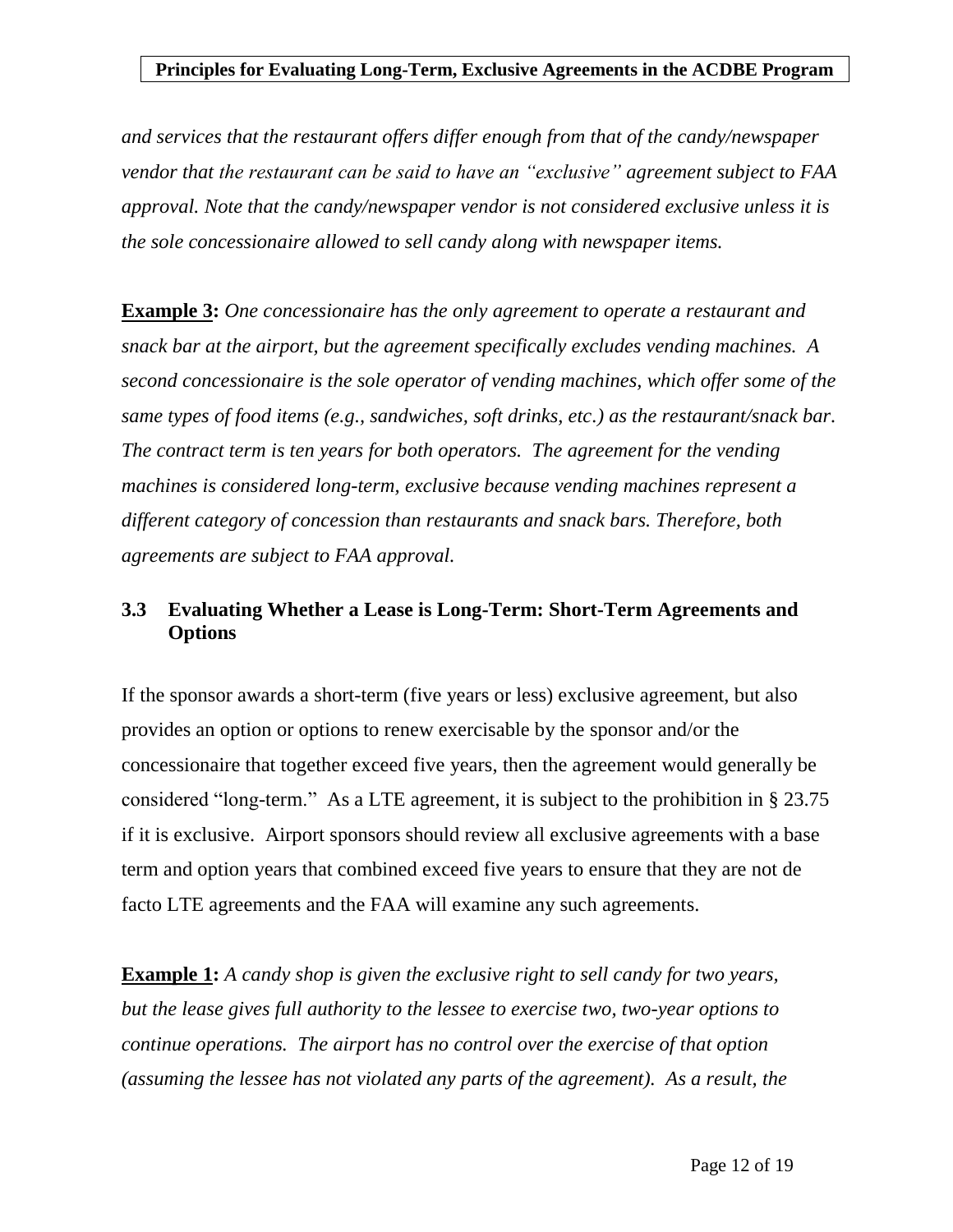*lessee actually has a LTE agreement because the consecutive two, two-year options plus the original two-year term equate to more than five years. The FAA will review this lease because it is a LTE agreement.* 

**Example 2:** *An airport gives an exclusive lease agreement of four years, 364 days, and retains for itself the option to renew the agreement for the same period of time. It exercises the option without considering the opportunities for ACDBE participation. This practice is considered to be subject to the LTE agreement provisions because the renewal of the option is consecutive in nature (equating to more than five years with no break). In addition, there is no regard for the inclusion of ACDBEs. FAA approval would be required.*

### <span id="page-12-0"></span>**3.4 Evaluating Special Local Circumstances**

Under Part 23, an application for FAA approval of a LTE agreement shall include a description of special local circumstances that support the request. Examples of special local circumstances supporting such a request include: the market size relative to the number of available vendors, reduced enplanements, an extreme act of nature, new business concepts, and severe economic factors (for instance, an airline goes out of business). However, a "special local circumstance" cannot be shown simply by the fact that it may take longer than five years to recoup the initial investment or build out. Additional justification to support the special local circumstances provision will be necessary. A concessionaire's ability to amortize its investment given the overall specifics of the business opportunity (term, capital, rent, staffing levels, cost of goods sold, etc.) are key factors when confirming special local circumstances. The FAA realizes that hotels and concessions such as marketplace concepts and full-kitchen restaurants require more costly development and need longer amortization. These factors will be given careful consideration during the review process.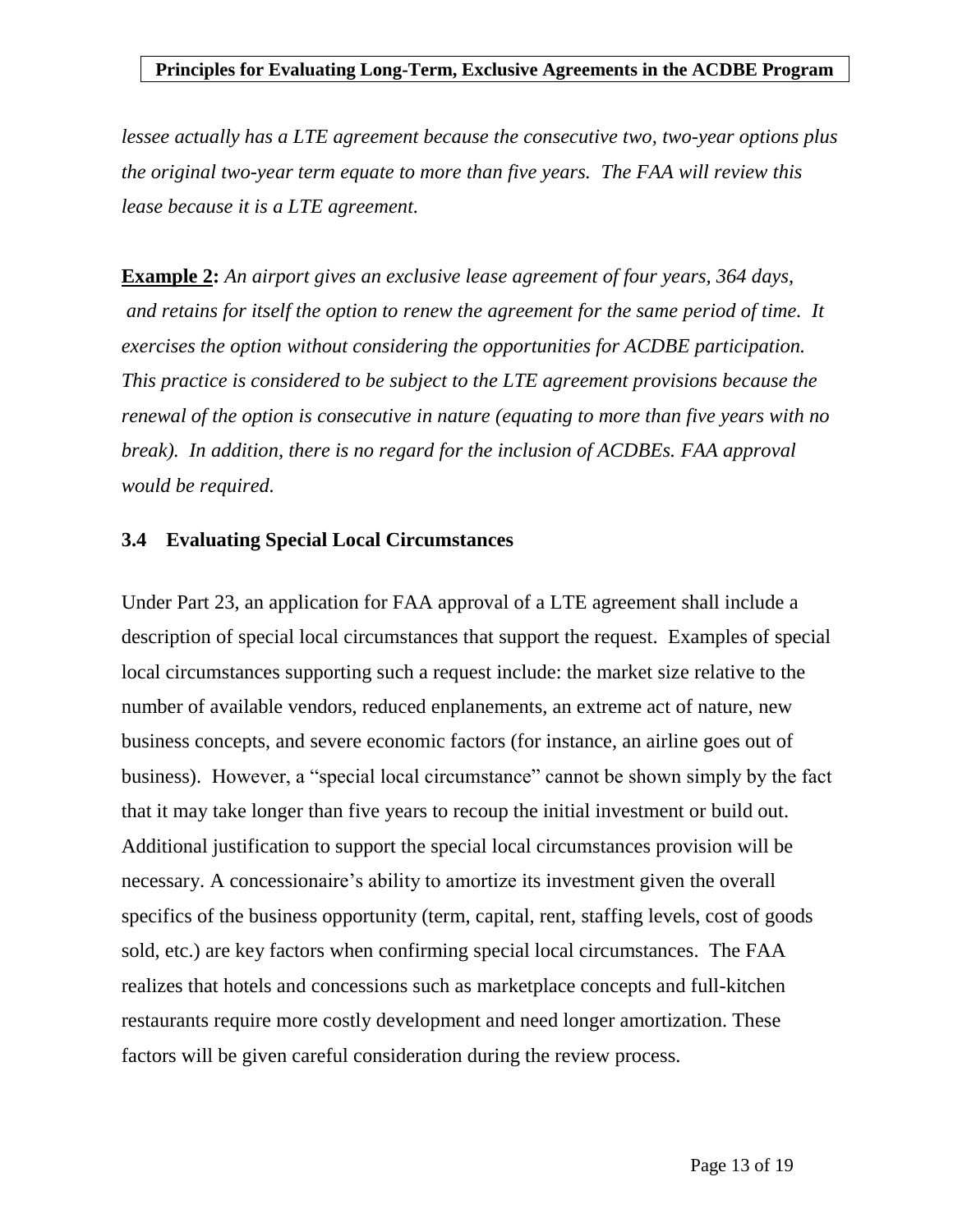**Example 1:** *An airport wants to award a ten-year exclusive lease agreement to a men's clothing concessionaire based on reasonable assumptions regarding passenger traffic growth, projected net income, and return on investment. Due to an aggravated economic situation and slow business recovery in the region (because of severe hurricane damage), revenue potential for this concession has been substantially reduced. In this example, it is believed that a customary rate of return for this industry will not be achieved within a five-year term. Therefore, a LTE agreement supports a showing of a special local circumstance because of the adverse economic impact caused by the severe "act of nature."*

**Example 2:** *An Airport Authority desires to enter into an exclusive lease with a news/gift/specialty retail concession for six years. Based on a reasonable projection of an economic recovery, the Authority anticipates traffic conditions to be such that in five to six years, the influx would warrant a sizable modification and expansion of the terminal building of the Airport. The expiration of the concession agreement at that specific time would allow the Authority to prudently plan additional locations for retail outlets in the expanded terminal. Therefore, the Authority has determined that the best time to end the agreement for the concession is at the end of the sixth year – to coincide with the anticipated traffic increase. In addition, the six-year lease allows adequate time to depreciate the capital investment by the concessionaire, which would not be feasible with a shorter-term lease. This is a LTE agreement, but the local circumstances described (traffic conditions, capital investment) may warrant an exception after a review of all relevant facts including participation by ACDBEs.* 

**Example 3:** *There were two ice cream shops on the Airport and one of them closed because of reduced enplanements. The airport could not sustain two ice cream shops. The sponsor and prime concessionaire negotiate a LTE agreement with the requirement for ACDBE participation or good faith efforts to achieve it, subject to FAA approval. At*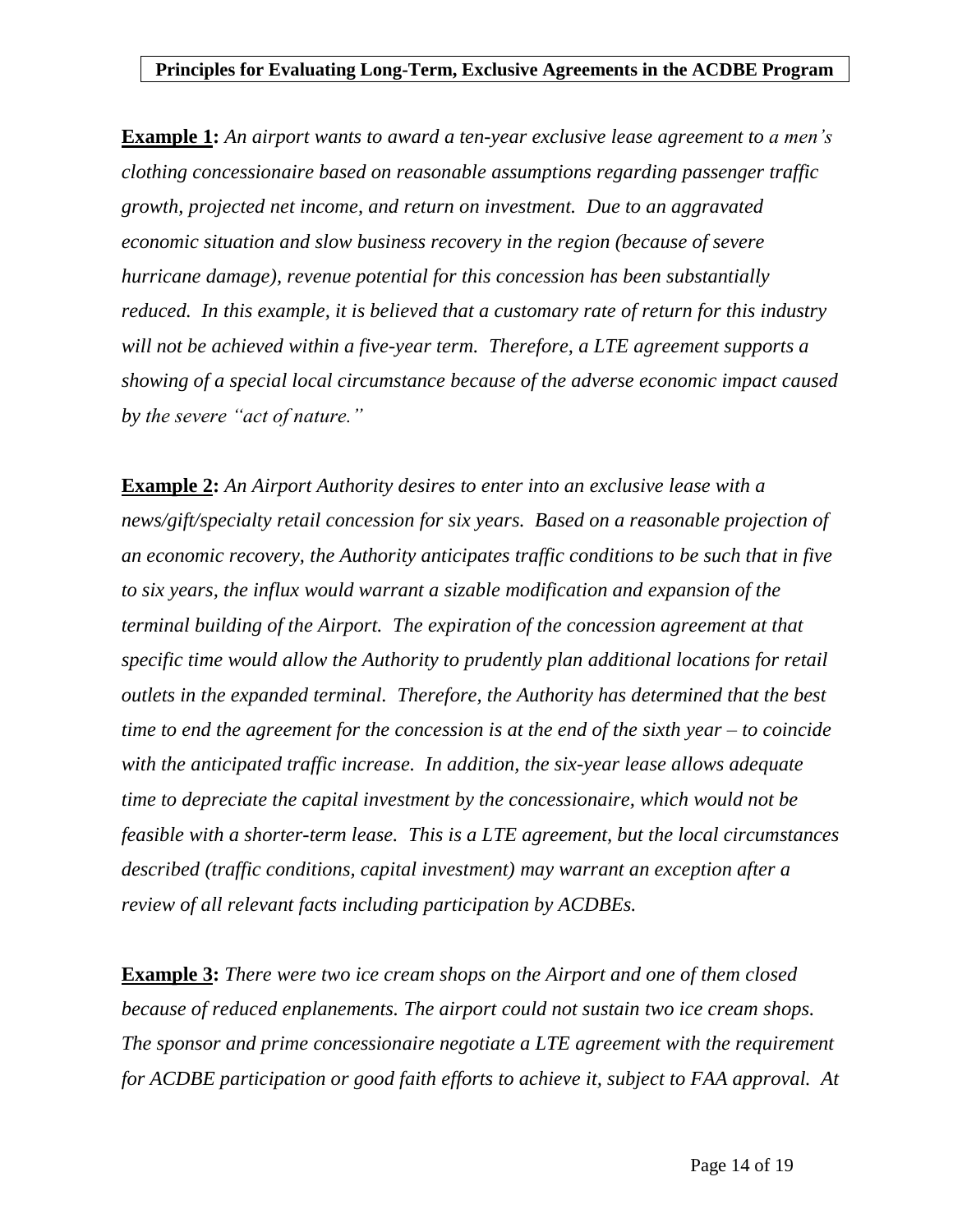*the end of the lease term, the sponsor should evaluate the prospects for more than one ice cream shop and seek the inclusion of ACDBE participation in any lease agreements going forward in accordance with Part 23 and this guidance.*

#### <span id="page-14-0"></span>**3.5 Private Operators/Owners**

#### *Reference 49 C.F.R. § 23.73*

Concession agreements made by private owners of terminal buildings on airports are subject to Part 23 and related DOT/FAA guidance. Private owners are prohibited from discriminating in the award or performance of subleases and contracts based on race, color, sex, or national origin. The sponsor should apply all applicable federal requirements on the owner managing the concession through the agreement between the two parties. If the private owner awards a LTE sublease, for example, for food service, the sublease is subject to FAA approval even though the private owner, and not the airport, awarded it.

When the sponsor turns over the operation of the entire airport to a private operator, that operator will stand in the place of the public airport operator and is subject to all the federal requirements applicable to the sponsor, including the setting and achievement of goals. The private operator is considered to have the same obligations as the sponsor to determine the long-term, exclusive nature of lease agreements and to ensure ACDBE participation as the market dictates. If a sponsor executes a long-term lease to a prime concessionaire to manage all the airport concessions, and the prime concessionaire **operates** some or all the concessions, this agreement is, exclusive and subject to FAA approval. Below is an example concerning private operators.

**Example:** *An airport awards a long-term contract to a private operator to manage its concession operations. The private operator's responsibilities include the preparation*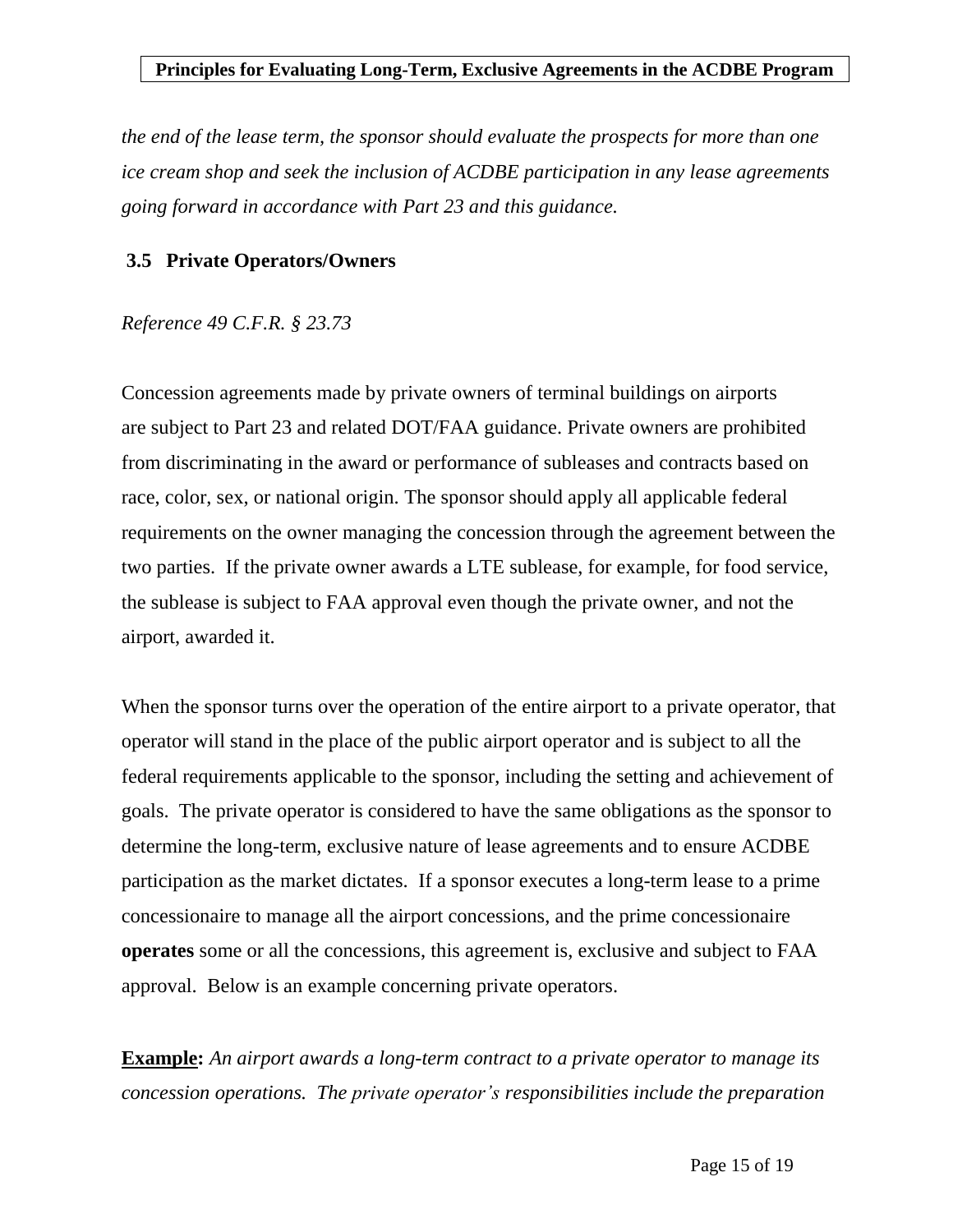*of requests for proposals and all other steps, including the selection of the various concessionaires/lessees (but it does not operate any concessions itself). The private operator carries out solicitations that will include ACDBE goals set by the sponsor, which are in accordance with all requirements of Part 23 and no concession category is operated exclusively by one concessionaire. In this case, the lease agreement between the airport and the private operator does not require FAA review because neither the private operator nor any other concessionaire is exclusively "operating" any concessions.* 

#### <span id="page-15-0"></span>**3.6 Good Faith Efforts**

The prime concessionaire must make good faith efforts to ensure ACDBE participation for the term of the lease through subleasing, joint venture, partnership, or other suitable forms of agreements. As stated in Section 2.2 of this guidance, an ACDBE concessionaire that is unable to perform successfully in a LTE agreement will be replaced by another ACDBE concessionaire, if the remaining term of the agreement makes this feasible. When a new ACDBE is found, the sponsor will require information in reference to the investment required on the part of the ACDBE, as well as financial and management arrangements between the prime concessionaire and the ACDBE. In the event this is not feasible, the sponsor will require the concessionaire to make good faith efforts during the remaining term of the agreement to retain ACDBEs for the purchase and/or lease of goods and services to be made by the concessionaire.

**Example 1:** *An airport awards a 10-year exclusive lease to a prime concessionaire who has an ACDBE subcontractor. The request was approved by the FAA. After only two years, the ACDBE requests (from the sponsor) to be released from its contractual obligations because of a severe economic downturn that will make it difficult for the ACDBE to maintain financial viability. The request is approved. The prime concessionaire has made offers to several ACDBEs to replace the original ACDBE, but*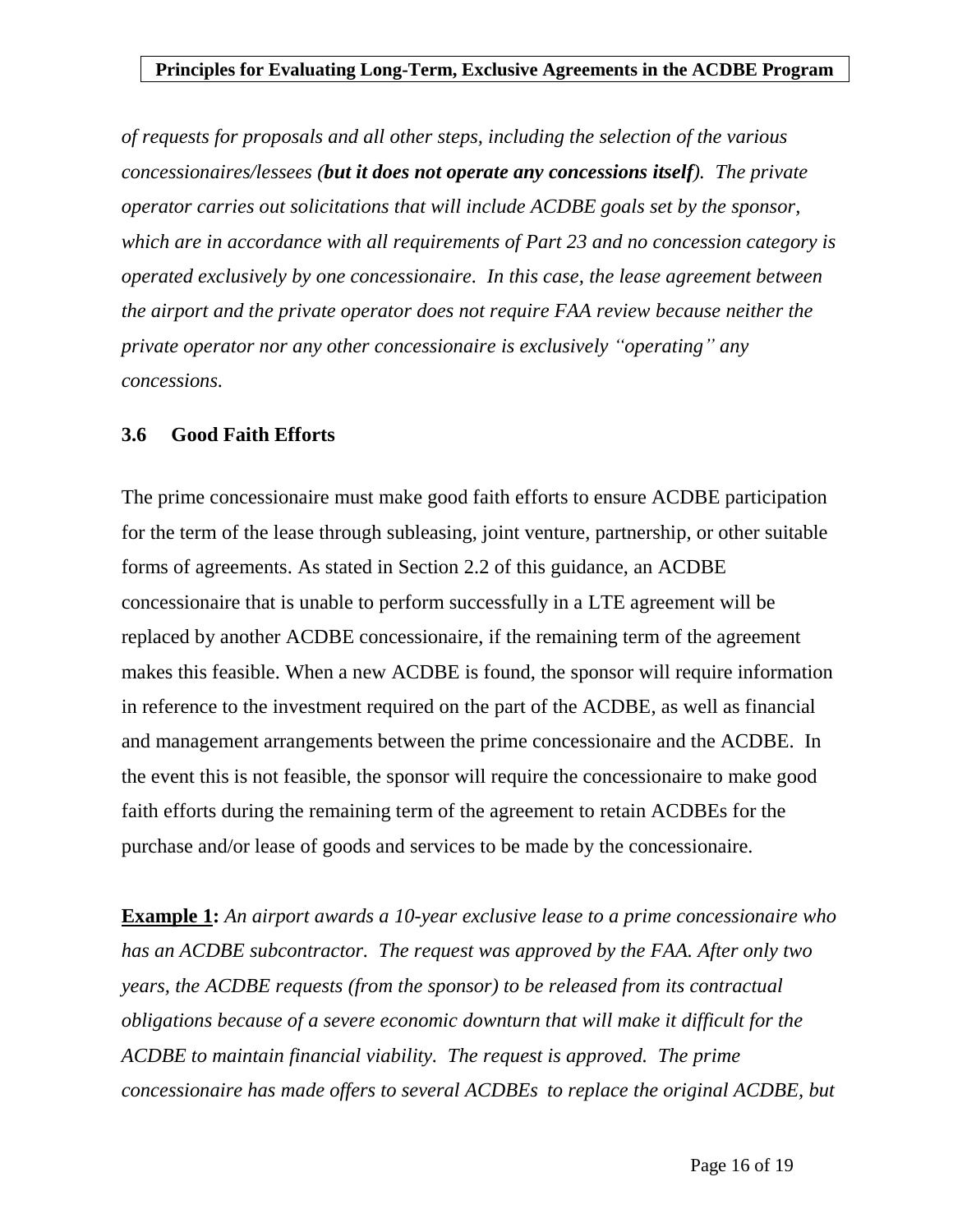*because of current conditions and the economic situation, they have all declined. Although these actions are likely good faith efforts, the prime concessionaire is required to continue to make good faith efforts during the remaining term of the agreement to encourage ACDBEs to compete for purchases and/or leases of goods and services to be made by the concessionaire. In addition, the prime concessionaire and the sponsor should continue to explore ways to make direct participation by an ACDBE viable again and to respond to any improvement in the economy. Failure to make continued good faith efforts will result in non-compliance with § 23.75.*

<span id="page-16-0"></span>**Example 2:** *A prime concessionaire with an ACDBE subcontractor has a ten-year exclusive lease. The request was approved by the FAA. In year two of the lease, the ACDBE is terminated because of its inability to perform its duties up to the standards of the contract. The prime concessionaire immediately performs a cursory review of the State ACDBE database seeking a replacement. Fearing that it would not be able to find an ACDBE willing and capable of performing the work, the prime decides that it is better to wait a year before searching the state database again. There are seven years remaining on the lease. In this example, the scope and intensity of the search is not adequate. The prime concessionaire is not making a good faith effort to find a replacement ACDBE. The prime concessionaire will be expected to make additional efforts, such as soliciting the interest of ACDBEs who have the capability to perform the work, to find a replacement ACDBE or risk being in noncompliance with Part 23.*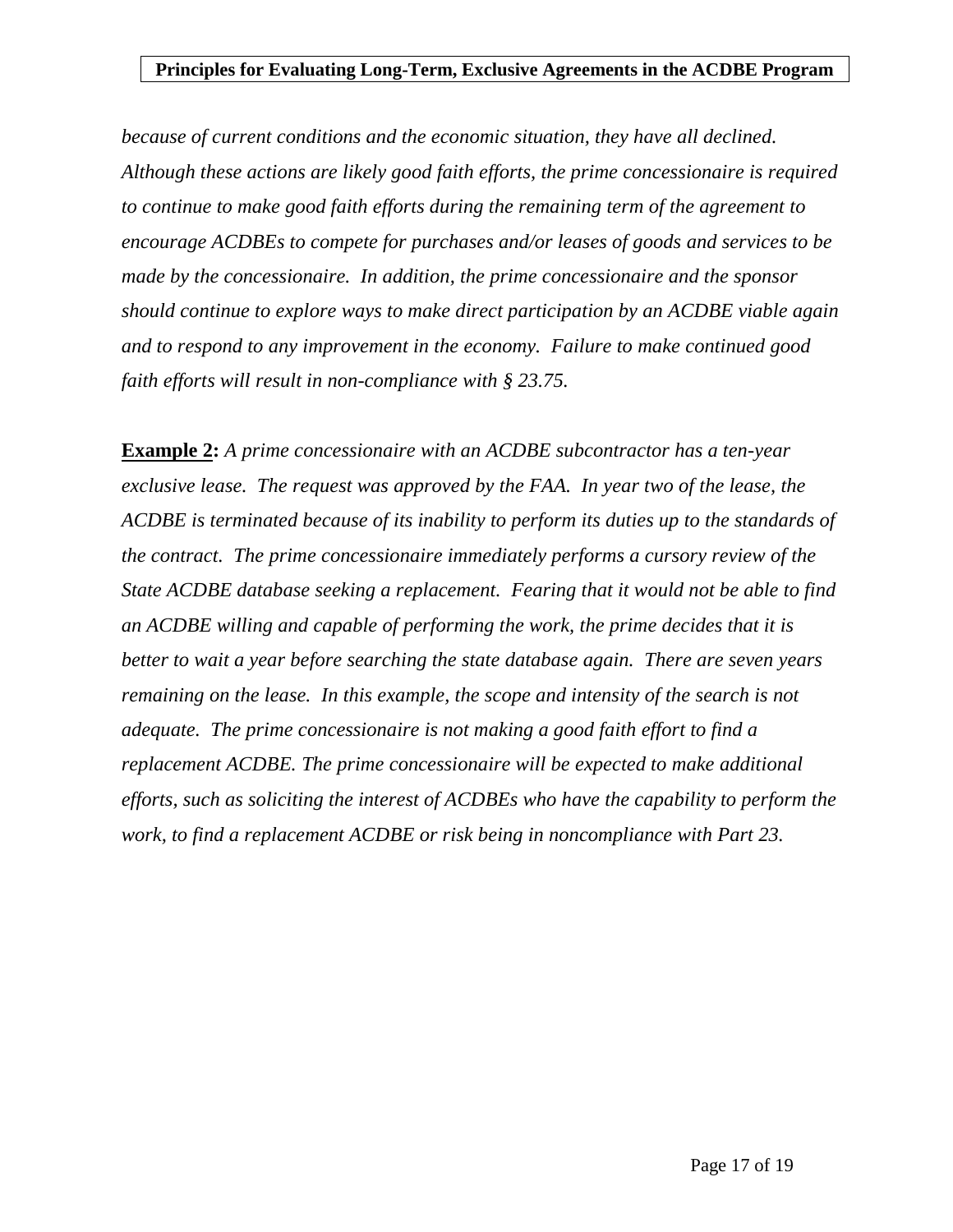### **SUMMARY**

As outlined in this guidance, absent limited circumstances, sponsors are prohibited from entering into LTE agreements for concessions. Compliance with the DBE and ACDBE regulations are a condition of continued financial assistance. Sponsors who are uncertain whether potential lease agreements would be long-term, exclusive in light of this guidance should contact the FAA for assistance. The FAA expects sponsors to comply with Part 23 as it pertains to long-term, exclusive agreements in their concession program throughout the entire airport.

FAA Office of Civil Rights National Airport Civil Rights Policy and Compliance

<span id="page-17-0"></span>**June 10, 2013**